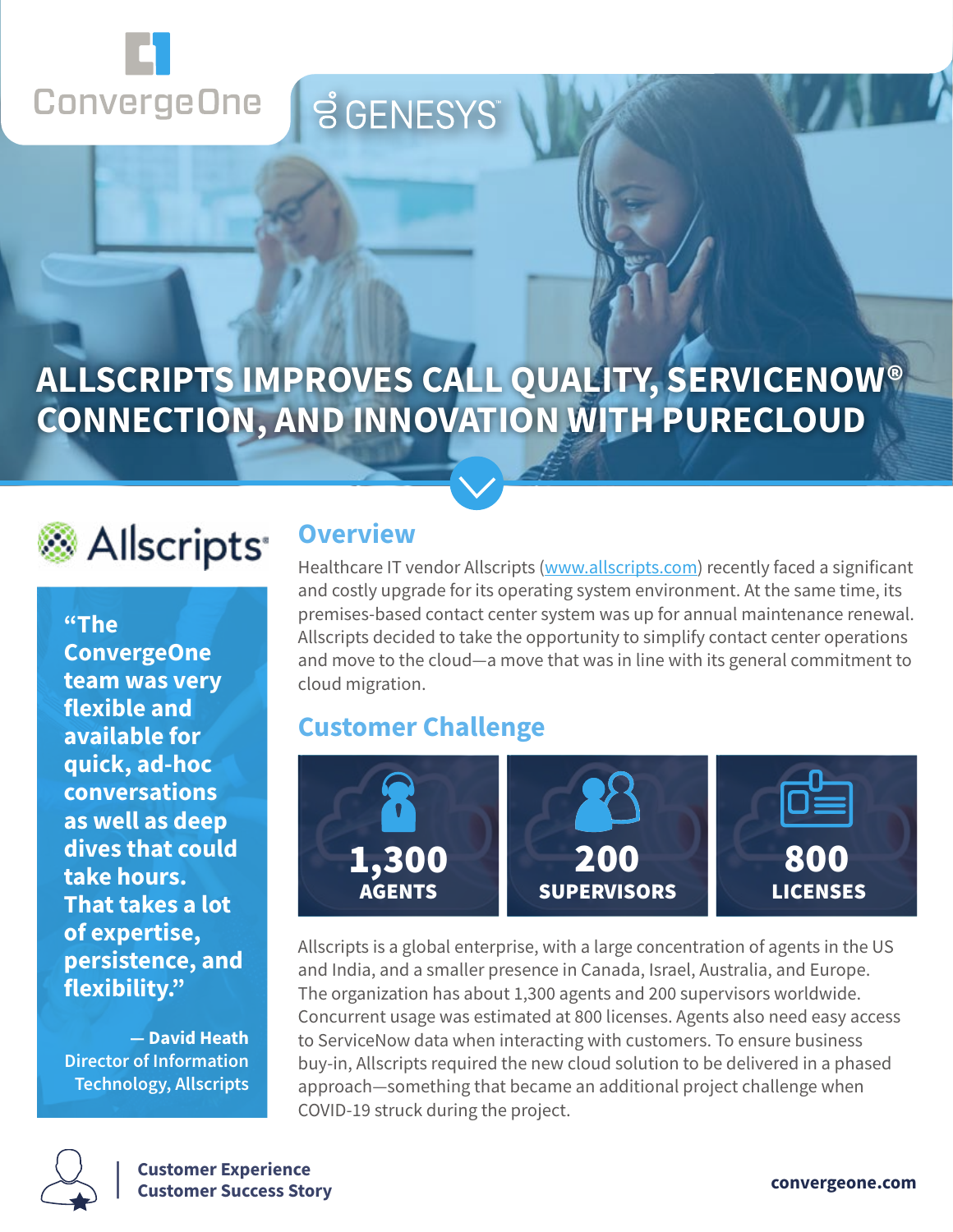

#### **ConvergeOne Response**

**In mid-2019, Allscripts selected Genesys PureCloud as its solution and ConvergeOne as its solution provider. For Genesys, this would be one of the largest customer migrations from PureConnect premises to PureCloud. ConvergeOne has 30 years of contact center solutions experience and an 8-year technology partnership with Allscripts. "The ConvergeOne team very much understands our business, SLA needs, and team skill levels," said David Heath, Allscripts Director of Information Technology. "They are well suited to the way we work."**

**According to David, the company considers itself pro-cloud, preferring systems to be in the cloud where possible. The reasons for this choice include:**

- **Responsibility for infrastructure shifts from Allscripts IT to the cloud vendor**
- **License footprint becomes more demand-based**
- **Faster access to system upgrades, changes, and enhancements**
- **Support for a development framework for building add-on functionality and connections**

**The IT team used the PureCloud open framework to develop its own ServiceNow connector. "We are quite pleased with the framework," said David. "It is straightforward, and we were able build what our users need to be more efficient."**

## **Results**

Allscripts transferred from PureConnect to PureCloud without problems. "For the most part, our rollout has been a non-event," said David. "ConvergeOne worked with us very closely and was both proactive and committed to making sure the implementation went smoothly. There are a lot of gold stars to go around."

There was some resistance to change, but nothing to do with the system itself, said David. In fact, users report that performance and call quality have been even better on PureCloud than they were with PureConnect premises. Once word was out that PureCloud performance and call quality were better, David had users actively requesting the switch.

David reports good acceptance from business units using the home-grown ServiceNow connector—including support and managed services—and the rollout to other groups continues.